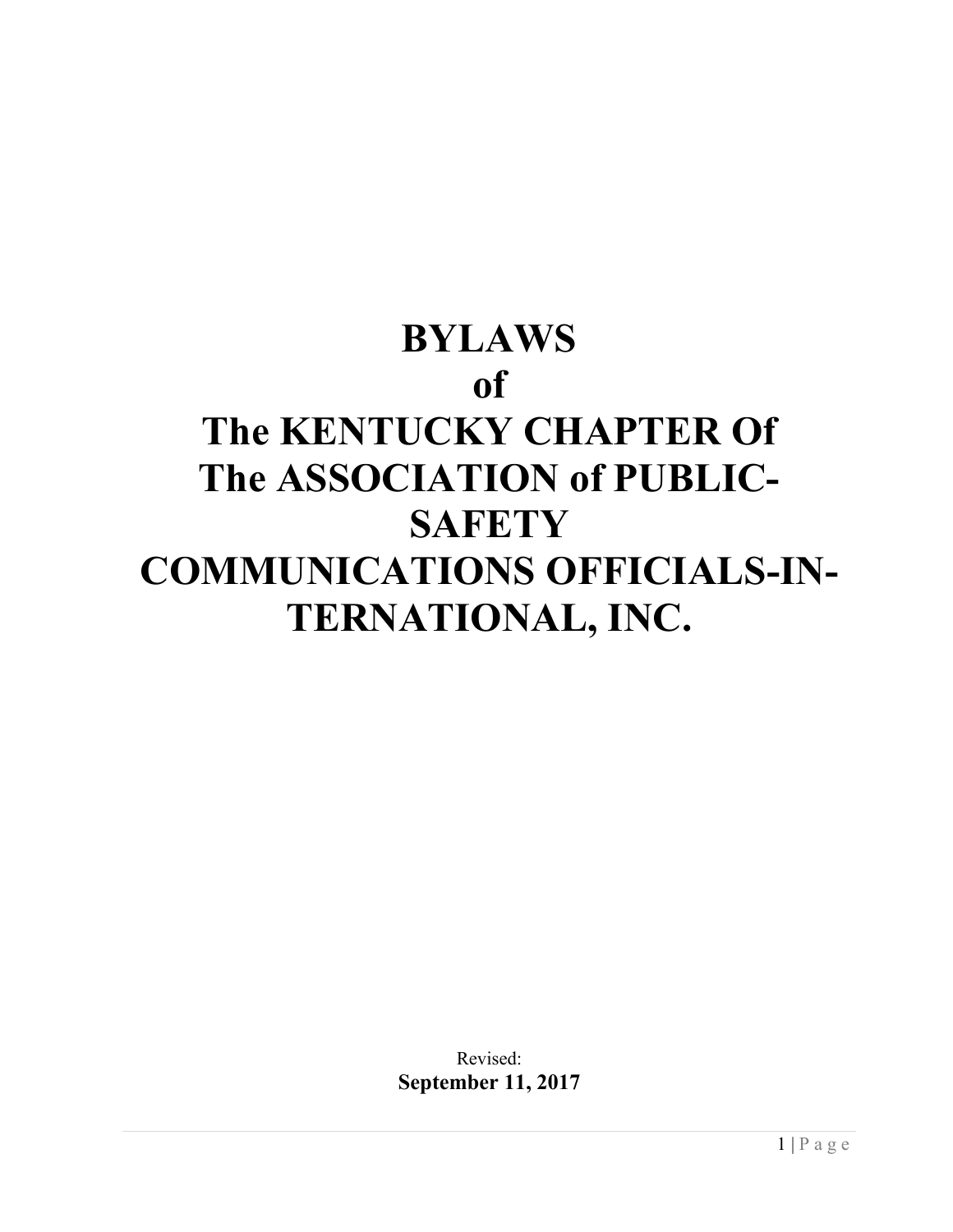# **BYLAWS TABLE OF CONTENTS**

| <b>ARTICLE I</b> |  |
|------------------|--|
| <b>SECTION 1</b> |  |
| <b>SECTION 2</b> |  |
|                  |  |
| <b>SECTION 1</b> |  |
|                  |  |
|                  |  |
| <b>SECTION 1</b> |  |
| <b>SECTION 2</b> |  |
|                  |  |
| <b>SECTION 1</b> |  |
| <b>SECTION 2</b> |  |
| <b>SECTION 3</b> |  |
| <b>SECTION 4</b> |  |
| <b>SECTION 5</b> |  |
| <b>SECTION 6</b> |  |
| <b>SECTION 7</b> |  |
|                  |  |
| <b>SECTION 1</b> |  |
| <b>SECTION 2</b> |  |
|                  |  |
|                  |  |
| <b>SECTION 1</b> |  |
| <b>SECTION 2</b> |  |
| <b>SECTION 3</b> |  |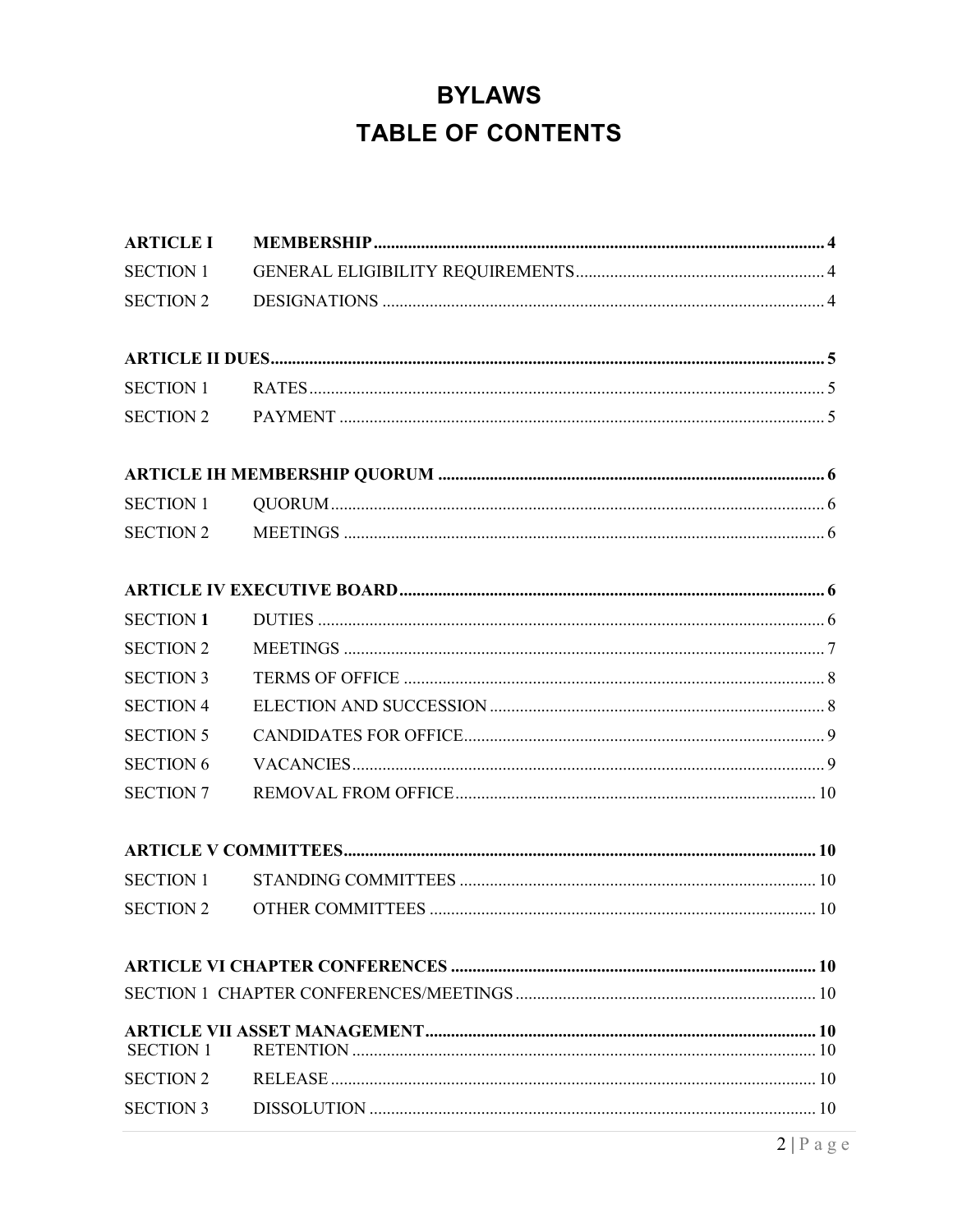| <b>SECTION 4</b> |  |
|------------------|--|
| <b>SECTION 5</b> |  |
| <b>SECTION 6</b> |  |
|                  |  |
|                  |  |
|                  |  |
|                  |  |
|                  |  |
|                  |  |
|                  |  |
|                  |  |
| <b>SECTION 1</b> |  |
| <b>SECTION 2</b> |  |
|                  |  |
|                  |  |
|                  |  |
| <b>SECTION 1</b> |  |
| <b>SECTION 2</b> |  |
| <b>SECTION 3</b> |  |
|                  |  |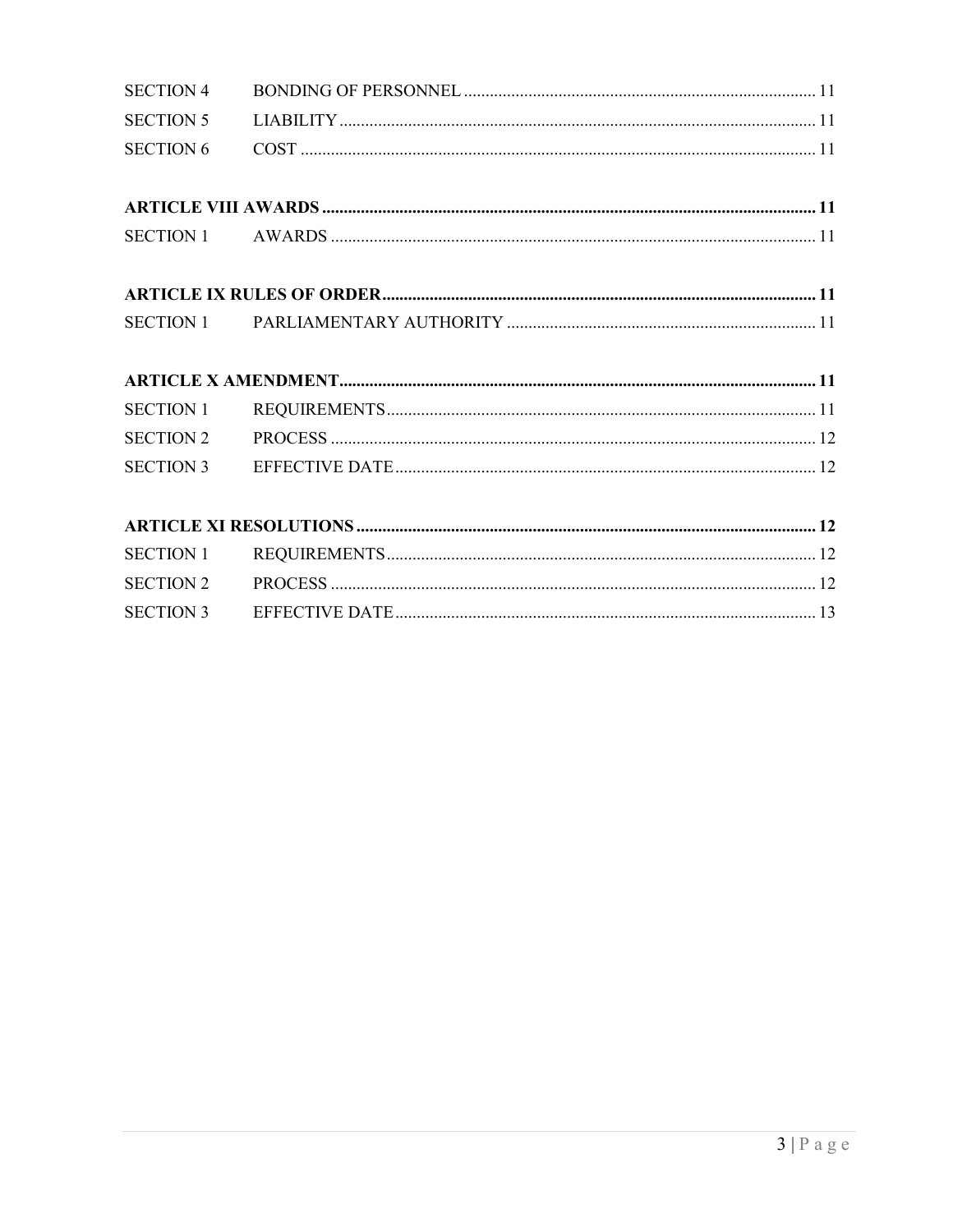# **ARTICLE I MEMBERSHIP**

# **Section 1 General Eligibility Requirements**

1.1 Application for membership shall be made in writing and signed by the applicant, and his supervisor if required, upon forms as provided by the Association, and processed in accordance with the Association Bylaws.

# **Section 2 Designations**

- 2.1 Chapter Life Member
	- 2.1.1 This highest level of membership shall be awarded only to those persons currently holding another category of membership in the Chapter. The Life Member title shall be added to that of any other category of membership. This title and the member's regular other membership category title with all its privileges and benefits shall be enjoyed, and held exempt from dues, for the life or resignation of such member.
	- 2.1.2 This honor may be bestowed upon members who have, at the Chapter level made significant contributions toward the fulfillment of the purpose of the Chapter. Consideration will be given to the range of applicable

 accomplishments that demonstrate the candidate's breadth of contributions to the purpose of APCO.

- 2.1.3 To be eligible for Chapter Life Member, the nominee shall have been a member of the Kentucky Chapter for a minimum of ten (15) years and a current member. In addition they shall, as a minimum, complete three (3) of the following requirements identified below:
	- 2.1.3.1 Served a full term as President of the Chapter.
	- 2.1.3.2 Served as a member of the Executive Board for four (4) years.
	- 2.1.3.3 Served as a local area frequency advisor for at least four (4) years.
	- 2.1.3.4 Served as the Chapter Commercial Advisory member for at least four  $(4)$ 
		- years.
	- 2.1.3.5 Served as the chair of the Chapter's Annual **Conference**
	- 2.1.3.6 Served as chair of an Association Standing Committee for three (3) years.
	- 2.1.3.7 Served as the chair of a committee for either a Regional or International Conference.
	- 2.1.3.8 Served as chairman of a Chapter committee for five (5) years.
	- 2.1.4 This honor shall be bestowed according to the

requirements of the Kentucky APCO Policy Manual.

- 2.2 Chapter Senior Member
	- 2.2.1 The designation of "Senior" may be added to any category of individual membership.
	- 2.2.2 To be eligible for Kentucky Senior Member, the nominee shall, as a minimum, have been a member of the Kentucky Chapter of APCO for a minimum of ten (10) years and a current member. In addition they shall as a minimum complete at least three (3) significant contributions to the Chapter and one (1) at the Association level from those listed below: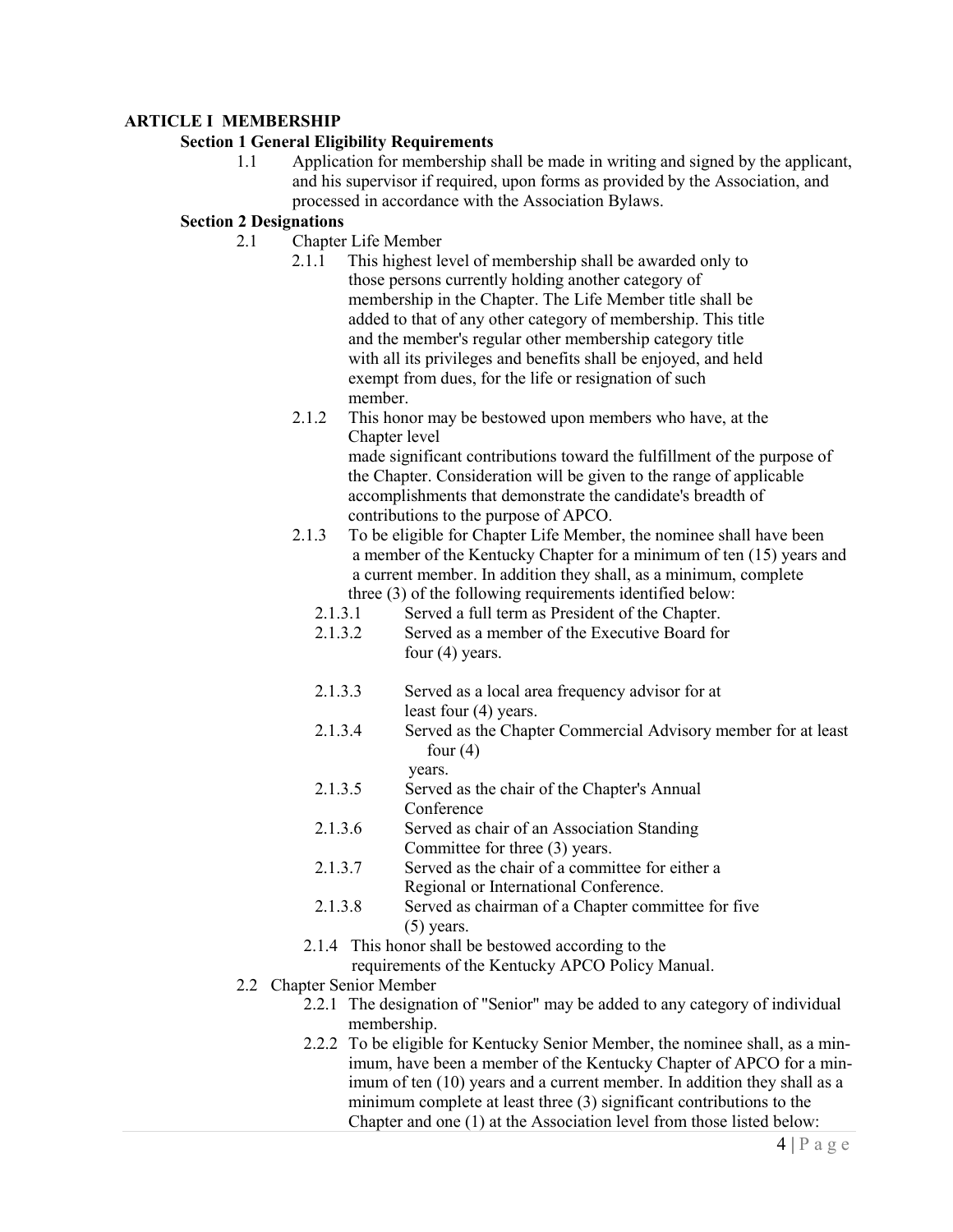- 2.2.2.1 Served a full term as President.
- 2.2.2.2 Served a full term as an Executive Council Representative;
- 2.2.2.3 Served as an active member of one (1) or more Association Standing Committees;<br>2.2.2.4 Served as an Chair of a
- Served as an Chair of a Chapter, Regional, or Annual Conerence;
- 2.2.2.5 Served a full term as a member of the Chapter Executive Board;
- 2.2.2.6 Served two (2) or more years as the Chair of a Chapter Standing Committee;
- 2.2.2.7 Served as a presenter at a Chapter, Regional, or Annual Conference;
- 2.2.2.8 Served as the Chair of a Chapter, Regional, or Annual Conference Committee;
- 2.2.3 This honor shall be bestowed according to the requirements of the Kentucky APCO Policy Manual.
- 2.3 Multiple Membership
	- 2.3.1 This category provides for membership in more than one Chapter in accordance with the Association's Bylaws.
- 2.4 Chapter Honorary Member
	- 2.4.1 The benefits of this category are paid Association portion of dues and increased Fellowship due to recognition of contributions made especially in the event of this title being added to a current membership title.
		- 2.4.1.1 The Chapter conferring this membership category shall pay to the Association Office the dues amount specified in the APCO INTERNATIONAL Policy Manual for each such member.
	- 2.4.2 The following persons are eligible for this category:
		- 2.4.2.1 Those who have made significant contributions to the objectives of the Kentucky Chapter.
		- 2.4.2.2 Retired members who have held membership in any category for more than twenty (20) consecutive years.
	- 2.4.3 This honor shall be bestowed according to the requirements of the Chapter By-laws.

# **ARTICLE II DUES**

# **Section 1 Rates**

1.1 The dues structure is be specified in the APCO INTERNATIONAL Policy Manual and defines Association and Chapter portions.

# **Section 2 Payment**

- 2.1 Dues are due and payable no later than January  $1<sup>st</sup>$  of each calendar year.
- 2.2 Renewal notices shall be mailed at least sixty days prior to the renewal date.
- 2.3 The renewal notice will be mailed by the Association.
- 2.4 Payments shall be sent to the Association.
- 2.5 Chapter Life Members and Chapter Honorary Members shall not pay any Chapter or Association dues. The Secretary and Treasurer shall forward to the Membership Records Manager a listing of such members along with a check for the Association dues so these members may maintain interest in the affairs of APCO-International, Inc.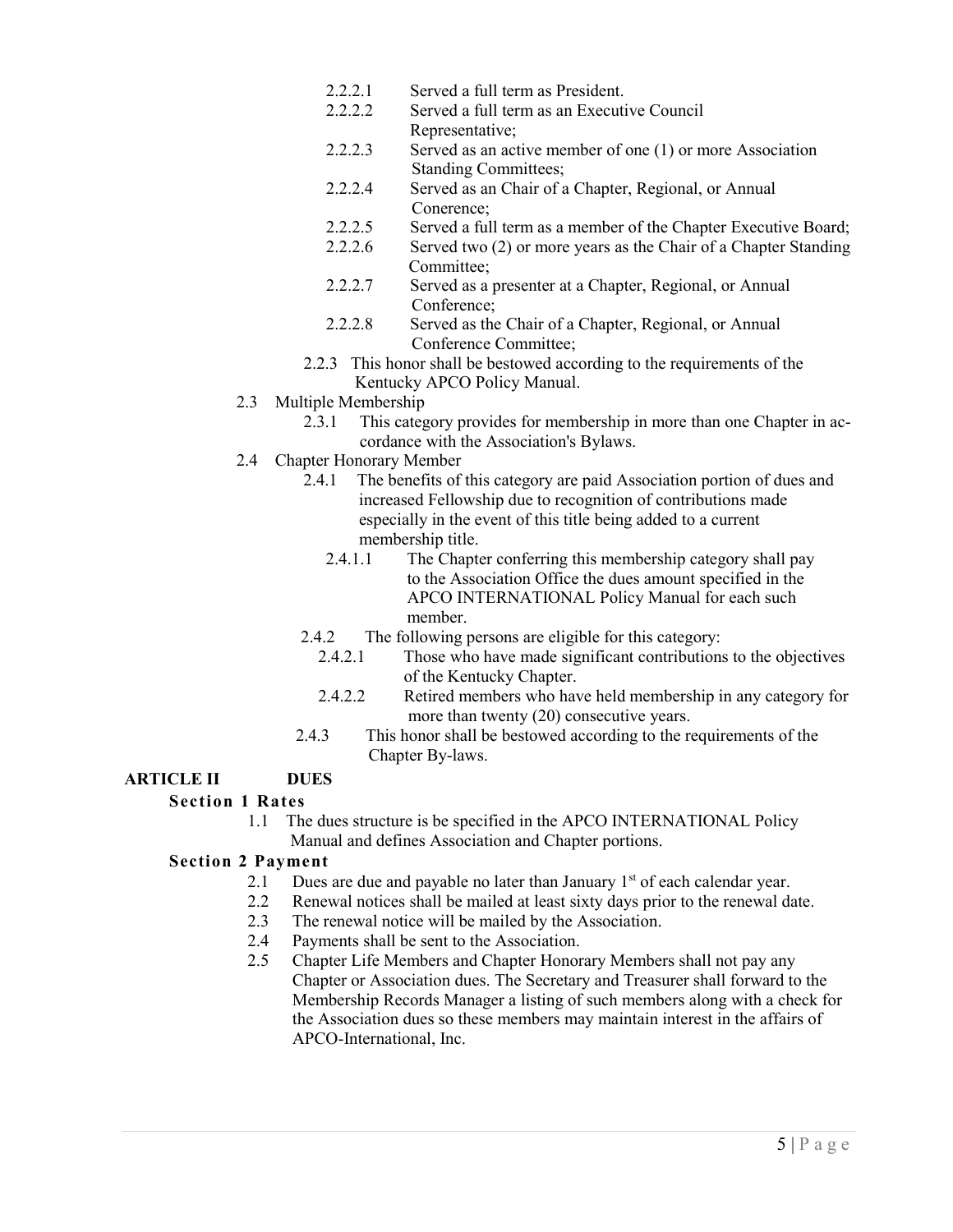# **ARTICLE III MEMBERSHIP QUORUM**

# **Section 1 Quorum**

- 1.1 The Active members attending a Chapter business meeting shall constitute a Quorum of such meeting.
	- 1.1.1 A total of three Executive Board members and an additional five other Active category members represented in person shall constitute a Quorum at any meeting.
- 1.2 A simple majority of Active Class members present and voting at a business meeting shall decide all issues except an Amendment to the Constitution and/or Bylaws, in which case a two-thirds  $(^{2}/_{3})$  majority vote shall be required and the provisions of Article X of the Bylaws and/or Article VI of the Constitution shall apply,

# **Section 2 Meetings**

- 2.1 The Chapter shall meet a minimum of four (4) times per calendar year.
- 2.2 The Chapter meeting schedule shall be established each year by the Executive Board.
- 2.3 Special meetings of the Chapter shall be called by the President, or three (3) Executive Board members, or upon written application of ten (10) Active category members.
	- 2.3.1 Written notice of such meeting, and statement of the reason for Such meeting, shall be sent to all members,

# **ARTICLE IV EXECUTIVE BOARD**

# **Section 1 Duties**

- 1.1 In addition to other such duties as may be required, the President shall:
	- 1.1.1 Preside at all Chapter business meetings.
	- 1.1.2 Act as Chair of the Executive Board.
	- 1.1.3 Appoint committees in accordance with the Chapter Bylaws
	- 1.1.4 Keep the membership appropriately informed.
	- 1.1.5 Make appointments to fill vacancies in office.
	- 1.1.6 See that the Chapter Bylaws are adequately maintained and Properly adhered to in the day-to-day functioning of the Chapter.
	- 1.1.7 Set goals, policies, and pursue purpose.
	- 1.1.8 Present any proposed amendments to the Chapter budget in Effect during the term of office for consideration and approval by the Executive Board.
	- 1.1.9 Serve as Chairman of the Conference and Planning Committee
- 1.2 The other Officers shall serve in the same manner and for the same purposes as the President and shall in good faith support and carry out the policies in their own good reason. In such manner, they shall serve in the absence of the President and/or of any of themselves in the order of their rank.
- 1.3 In addition to other such duties as may be required, the First Vice-President shall:
	- 1.3.1 During the term of office, screen the Chapter membership, contact Prospective committee Chairs and members, and have the appointments ready for presentation after taking office as President.
	- 1.3.2 Participate in Executive Board responsibilities as assigned by the President or Executive Board.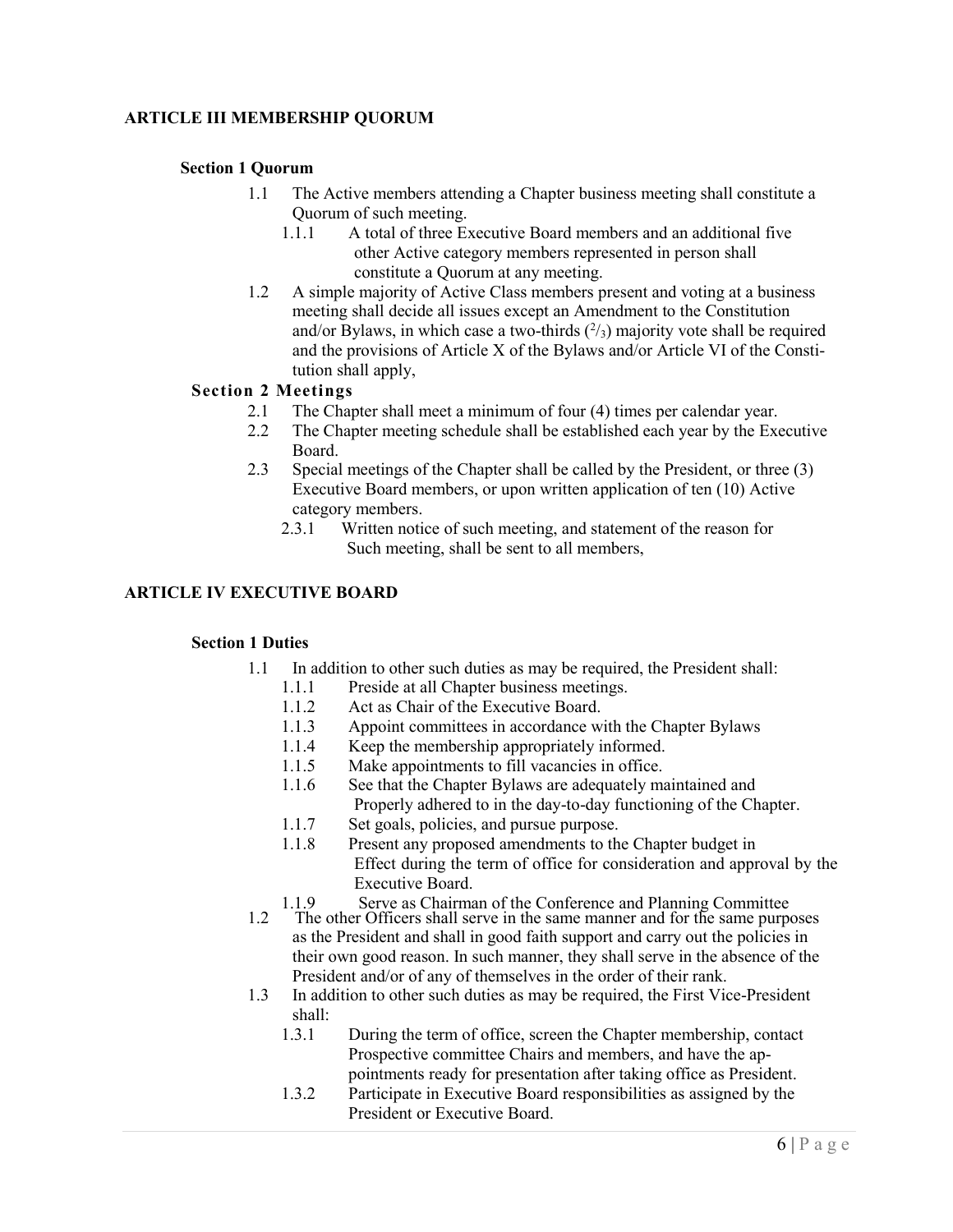- 1.4 In addition to other such duties as may be required, the Second Vice-President shall:
	- 1.4.1 Perform all the duties of the First Vice-President in the First Vice-President's absence.
	- 1.4.2 Serve as Chair of the Membership Committee.
	- 1.4.3 Participate in Executive Board responsibilities as assigned by the President or Executive Board.
- 1.5 The Immediate Past President will serve as Chair of the Nominating Committee
- 1.6 In addition to other such duties as may be required, the Secretary shall:
	- 1.6.1 Receive and answer all communications that may be submitted to The Secretary by members of the Chapter or the Association, and perform such other Chapter duties as may be required of the Secretary by the Executive Board,
	- 1.6.2 Keep minutes of the Chapter business meetings and of the Executive Board and see that all notices are duly given in accordance with the provisions of the Constitution and Bylaws or as required by law.
	- 1.6.3 Be custodian of the corporate records and of the seal of the Corporation, and see that the seal of the Corporation is affixed to all documents, the execution of which on behalf of the Corporation under its seal is duly authorized in accordance with the provisions of the Constitution and Bylaws.
	- 1.6.4 Keep a register of the post office address of each current member Which shall be furnished to the Secretary by the Association, and in general perform all duties incident to the office of Secretary.
	- 1.6.5 The Secretary shall promptly deliver all books and papers to his Successor in office or whomever the Executive Board may designate to receive same
- 1.7 In addition to other such duties as may be required, the Treasurer shall:
	- 1.7.1 be responsible for matters relating to billing and recording of Annual membership, to receive all general funds belonging to the Chapter and to pay all orders drawn on the Treasurer by vote of the Chapter or Executive Board.
	- 1.7.2 The Treasurer shall maintain all the financial records and make reports as to the financial status of the Chapter at each meeting, and annually make a full report of all monies received and disbursed by him; and in general perform all duties incident to the office of Treasurer.
	- 1.7.3 Promptly deliver all monies, books and papers to his successor in Office or whomever the Executive Board may designate to receive same

# **Section 2 Meetings**

- 2.1 The Executive Board shall meet and conduct the business of the Chapter at Such times and places as the President shall indicate.
- 2.2 The Executive Board may also meet on the call of two-thirds (2/3) of the Members thereof.
- 2.3 A Quorum consists of a simple majority of the voting members of the Executive Board. A Quorum is required to conduct the business of the Executive Board and it may not officially meet otherwise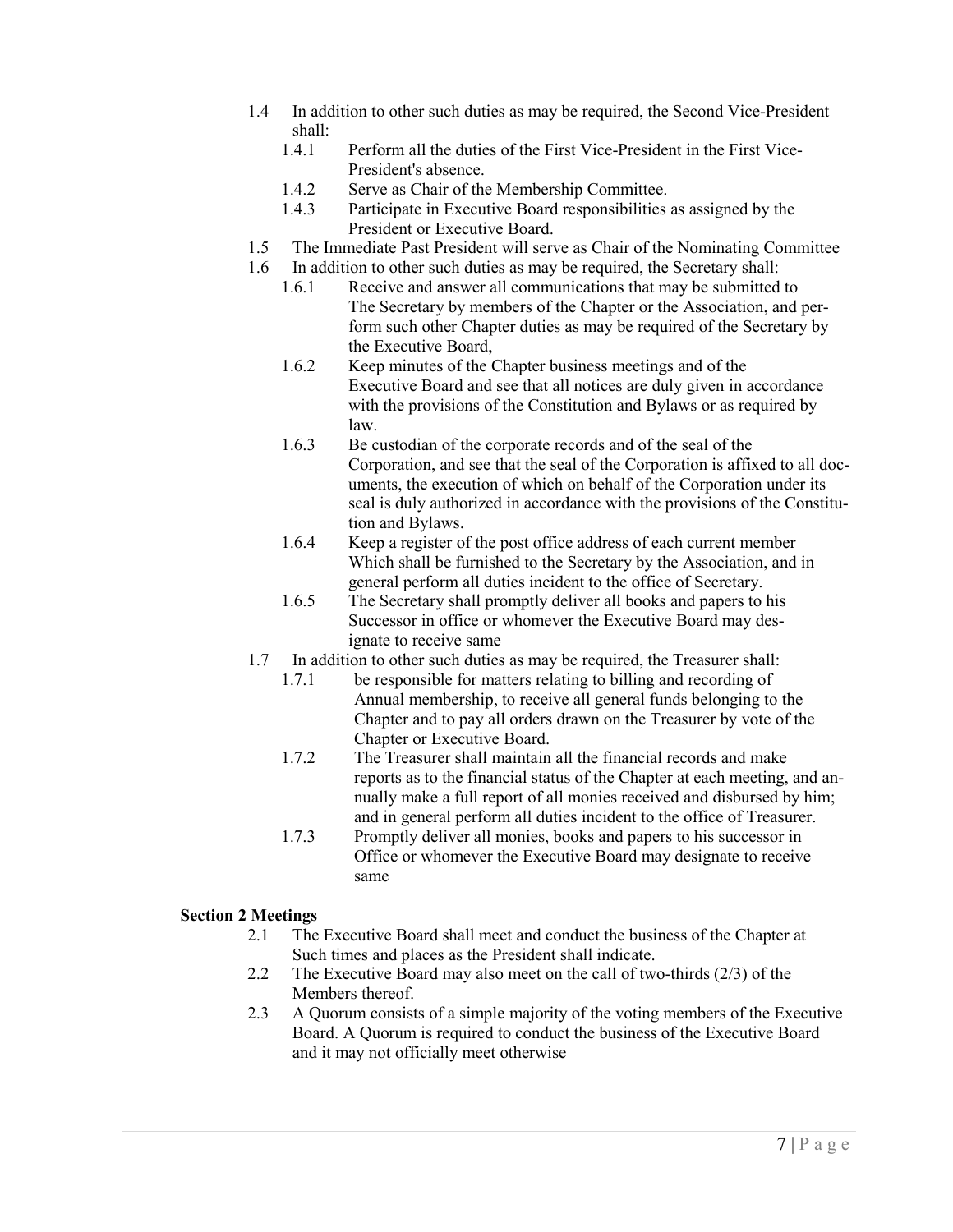# **Section 3 Terms of Office**

- 3.1 The President, First Vice-President, Second Vice-President, Secretary, Treasurer, the Chapter Representative to the Association's Executive Council, the Immediate Past President, shall serve for a term of two (2) years.
	- 3.1.1 Officers may be installed in office at such other time as may Become necessary due to the filling of a vacancy or other cause.

# **Section 4 Election and Succession**

- 4.1 The election of members to the following positions shall be held during the last Quarterly meeting of an election year at the annual conference.
	- 4.1.1 President, First Vice President, Second Vice President, Secretary, Treasurer, and Chapter Representative to the Association's Executive Council.
- 4.2 All elective positions in this Chapter shall be elected by ballot from the "Intent to Serve" documentation turned into the Immediate Past President. in accordance with Bylaws .
- 4.3 Any person seeking election or re-election to an office must submit an "Intent to Serve" with credentials to the Immediate Past President no later than August 1st of the election year. Offices include: treasurer, secretary, 2nd Vice candidate, and Chapter Representative to APCO Intl. The "Intent to Serve" will be sent out to the membership by August 15th of the election year. If no "Intent to Serve" are submitted by August 1st nominations from the floor will be accepted.
- 4.4 No more than two persons from the same employer shall serve on the Executive Board at any time.
	- 4.4.1 The two person limitation applies to employed individuals or those Immediately retired from the same employer and not currently employed by another public safety agency.
- 4.5 If an election process causes more than two persons from the same employer To be eligible to serve on the Executive Board during any given time frame, the results shall be determined in the following order:
	- 4.5.1 The current office holder(s), from the same employer shall retain Their office(s).
	- 4.5.2 A candidate running unopposed shall automatically serve in the Position they ran for, as long as it does not exceed the total number of same employer Board members.
	- 4.5.3 The candidate running with opposition that receives the highest Vote number total shall serve in the position they ran for.
	- 4.5.4 When multiple candidates running for different positions win and Have received identical vote totals, the following hierarchical selection process shall be utilized:
		- 4.5.4.1 President / First Vice President I Second Vice President I International Executive Council Member / Secretary I Treasurer / Executive Board Members
		- 4.5.4.2 In the case of a tie for the same position, the Candidate who shall serve in the position will be determined through a method of random chance selection as determined by the President.
- 4.6 All officers will take their positions at the end of the business meeting at the Annual conference of the election year.

# **Section 5 Candidates for Office**

5.1 Candidates for President, First Vice-President or the Chapter's Representative To the Executive Council shall meet or exceed the minimum qualifications listed below: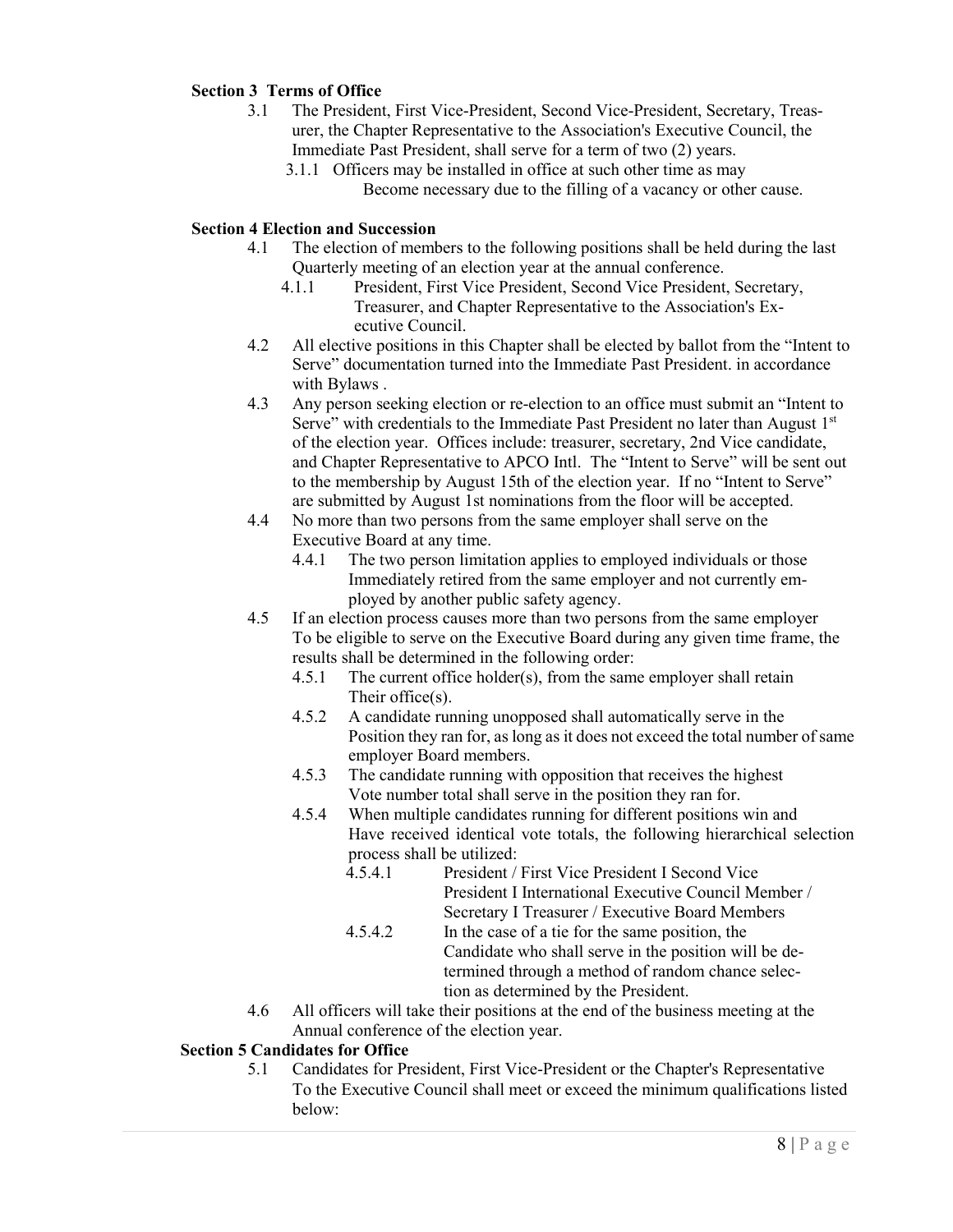- 5.1.1 Be a current Active category member of the Association in the Kentucky Chapter.
- 5.1.2 Served two full terms as a voting member of the Kentucky Chapter Executive Board in good standing prior to the election.
- 5.1.3 in the absence of candidates under this section, the Executive Board will declare an open election for office vacancies and the requirements in paragraph 5.1.2 will be waived.
- 5.2 Candidates for the offices of Second Vice-President, Secretary, Treasurer or a Chapter Executive Board member shall meet or exceed the minimum qualifications listed below:
	- 5.2.1 Been an APCO-International, Inc. member in good standing for a Minimum of two full years; and
	- 5.2.2 Been an Active category member of APCO International, Inc. for The immediate past year in the Kentucky Chapter.
	- 5.2.3 in the absence of candidates under this section, the Executive Board will declare an open election for office vacancies. The requirements in paragraph 5.2.2 will be waived and the candidates will only need to be an Active category member at the time of the election.

# **Section 6 Vacancies**

- 6.1 Should the office of President or First Vice-President of this Chapter become Vacant for any reason, the office shall be filled by advancement in rank, leaving the office of Second Vice-President unoccupied.
	- 6.1.1 Should the Second Vice-President be ineligible to serve as First Vice-President, then the President shall with the advice and consent of the Executive Board appoint another Active category member who meets the qualifications.
- 6.2 A vacancy in the office of Second Vice-President, Secretary, Treasurer, or Additional Executive Board members may be filled by appointment by the President with the advice and consent of the Executive Board for the remainder of the term,
- 6.3 in the event the Chapter's elected Executive Council Representative Position Becomes vacant it shall immediately be filled by appointment by the President with the advice and consent of the Executive Board.
	- 6.3.1 Such appointment shall serve the remaining elected term of this position.
	- 6.3.2 The President shall provide proper written credentials as required by the Association.
	- 6.3.3 The President shall immediately notify the Association's Membership Records Manager with a copy to the Association's Executive Director and President.
- 6.4 In the event that the immediate Past President is unable or ineligible to complete the remainder of their term, then the Executive Board shall confirm the appointment of the most recent immediate Past President who is a current Active category member.
- 6.5 The President shall also immediately notify the Association Membership Records Manager of such changes in officers.
- 6.6 Officers who were either advanced in rank due to a vacancy or appointed by the President may declare their candidacy for the office in which they are "Acting" at the next regular election of officers and, if elected, shall be eligible to serve a full-term in the office.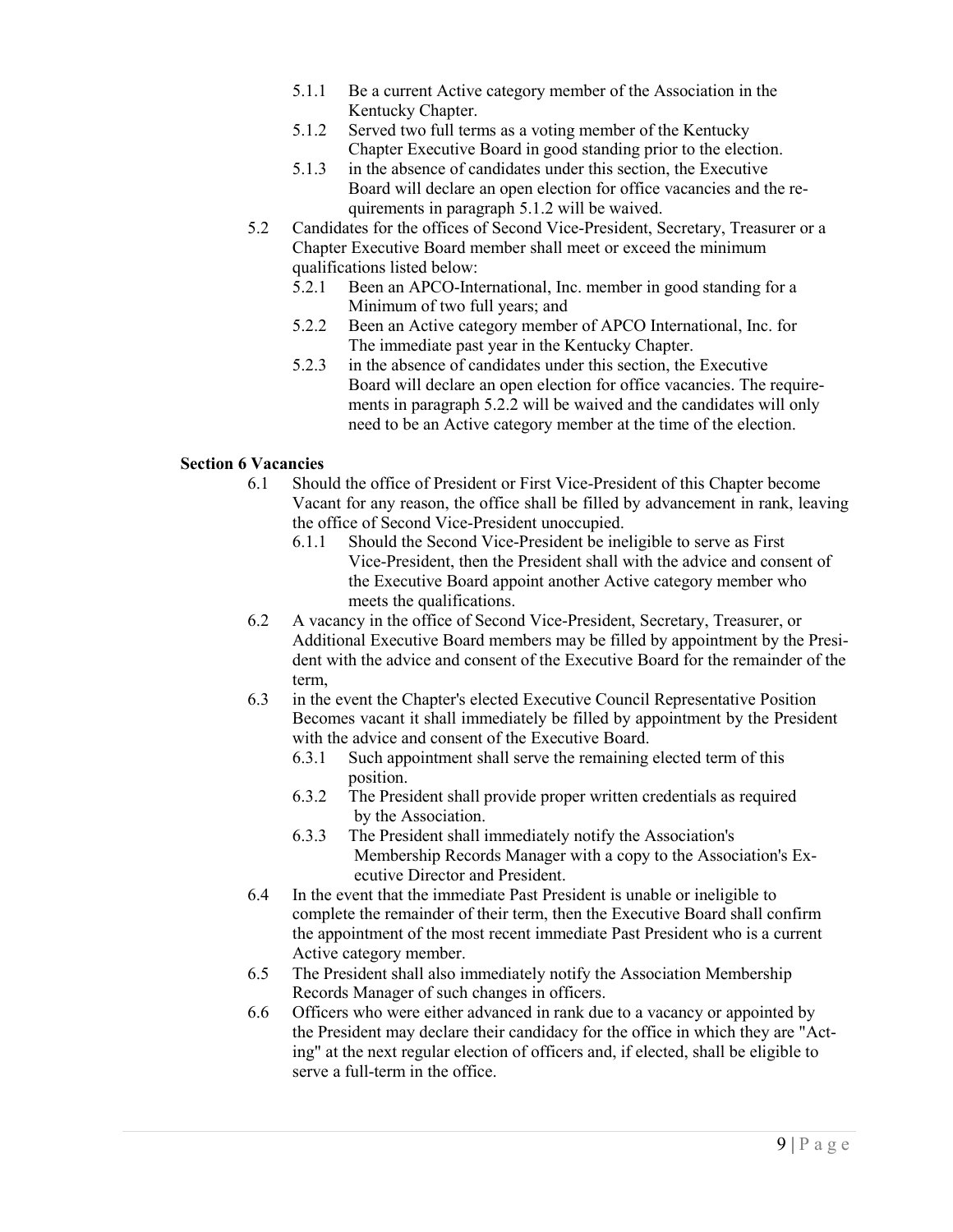# **Section 7 Removal from Office**

- 7.1 The President, First Vice-President, or Second Vice-President of the Chapter may be removed from office only for reason of malfeasance of duty, misfeasance of duty, nonfeasance of duty, or for committing an act that brings significant discredit to the Chapter or Association.
- 7.2 An officer may be removed from office only by a two-thirds majority vote of the Quorum of a Chapter business meeting.
- 7.3 The President may suspend an officer from the performance of his/her duties during the period between that officer being impeached and the Chapter Quorum adjudicating the matter. In the event the President is impeached, then the senior member of the Board of Officers who was not impeached may suspend the President from the performance of his/her duties during the period between the President being impeached and the Quorum adjudicating the matter.

# **ARTICLE V COMMITTEES**

#### **Section 1 Standing Committees**

- 1.1 Standing Committees are:
	- 1.1.1 Planning and Conference-Chair President
	- 1.1.2 Membership and Meetings-Chair Second Vice
	- 1.1.3 Nominations-Chair Past President
	- 1.1.4 Legislative-Chair to be named by President
- 1.2 The duties of all committees shall be defined by the President where otherwise not stated.

#### **Section 2 Other Committees**

2.1 The President shall appoint committees as the need arises. These special committees shall continue to serve and operate as such until the tasks for which they have been appointed have been completed to the satisfaction of the President, or until changes are made by the President for the good and welfare of the Chapter.

# **ARTICLE VI CHAPTER CONFERENCES**

#### **Section 1 Chapter Conferences/Meetings**

1.1 The Chapter shall participate in an annual state conference with the Kentucky Chapter of the National Emergency Number Association and the Kentucky Emergency Management Association.

# **ARTICLE VII ASSET MANAGEMENT**

#### **Section 1 Retention**

1.1 All rights, title and interest, both legal and equitable, in and to property of the Chapter, shall remain in the Chapter.

#### **Section 2 Release**

2.1 Chapter property in the hands of others for the purposes of the Chapter shall be returned to the Chapter immediately upon demand.

#### **Section 3 Dissolution**

- 3.1 The assets of this Corporation will, upon dissolution be distributed for one or more exempt purposes, or to the Federal Government, or to a State or Local Government for a public purpose, as selected by a two-thirds  $(^{2}/_{3})$  majority vote of a Chapter business meeting,
- 3.2 The Executive Board shall have full power and authority, upon an affirmative vote by two-thirds  $(^{2}/_{3})$  of the Executive Board members, to dispose of Chapter property.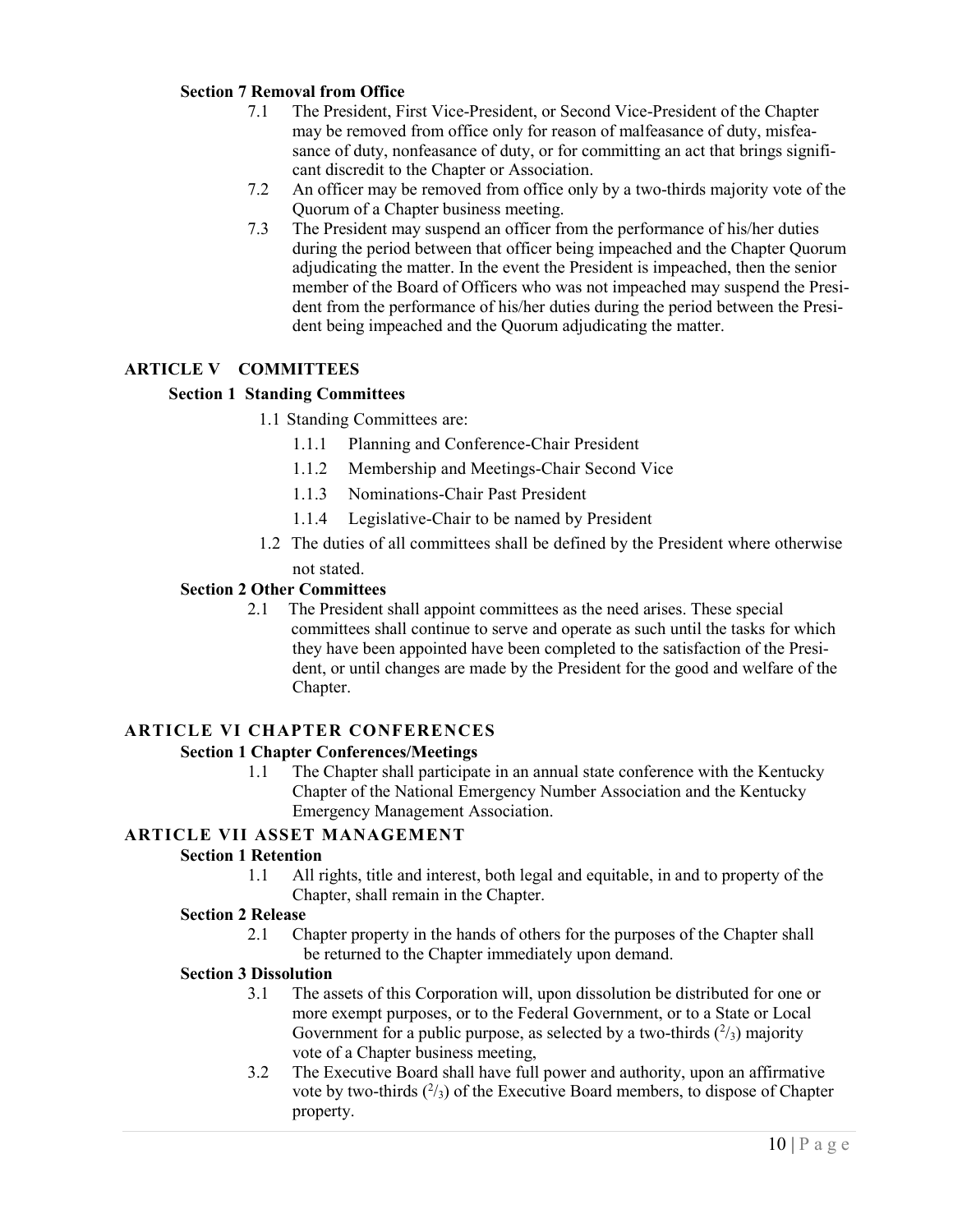# **Section 4 Bonding of Personnel**

4.1 The Board of Officers shall require persons in the Chapter who are identified as those handling significant amounts of the Chapter's funds to be adequately bonded.

# **Section 5 Liability**

5.1 The Executive Board shall be responsible for having the Chapter adequately covered by liability and other necessary insurance.

# **Section 6 Cost**

6.1 The Chapter shall bear the costs associated with the provisions of this Article.

# **ARTICLE VIII AWARDS**

# **Section 1 Awards**

- 1.1 The Chapter may make awards at all levels of the Chapter as evidence of appreciation to those who have performed outstandingly in the field of public safety and related communications.
- 1.2 Annual awards, their criteria and presentation processes shall be identified in the Chapter Policy Manual,

# **ARTICLE IX RULES OF ORDER**

# **Section 1 Parliamentary Authority**

1.1 The Rules contained in "Robert's Rules of Order, Revised" shall govern the Chapter in all cases to which they are applicable, and in which they are not inconsistent with the Bylaws or the special rules of order of this Chapter.

# **ARTI CLE X AMEN DMENT**

# **Section 1 Requirements**

- 1.1 The Bylaws of the Chapter may be amended only by a two-thirds majority vote of a Chapter business meeting Quorum in regular session except as provided for under Section 1.2 of this Article.
- 1.2 The Constitution and Bylaws Committee may make non-substantive changes to the Bylaws in order to correct errors in grammar, punctuation, spelling, crossreferences when the correct cross-reference is obvious and the use of incorrect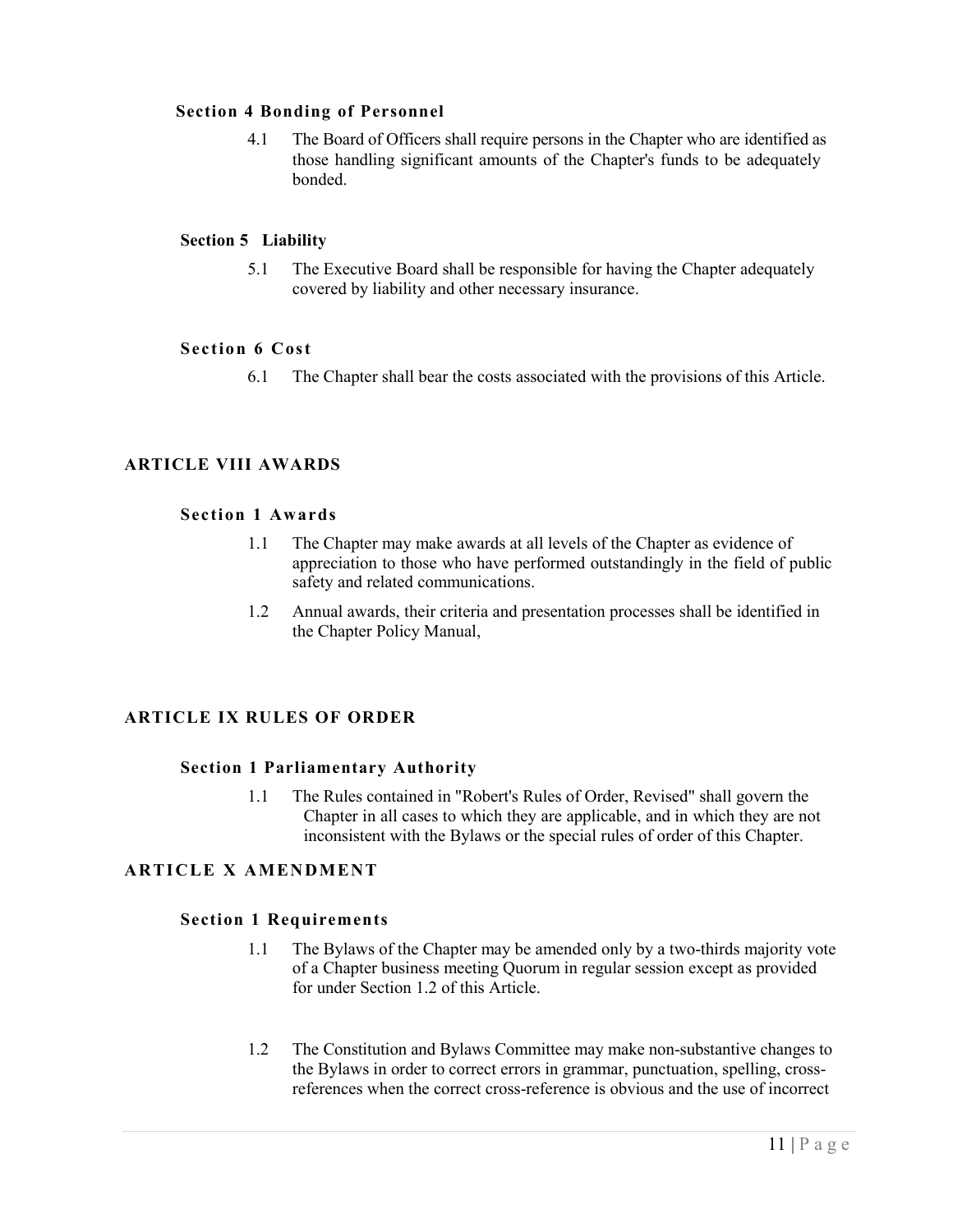words when the correct word is obvious and may adjust the numbering of individual sections to maintain proper numerical sequence and to maintain a consistent style and format of section numbering but not to change the relative order of individual sections. Such non-substantive changes shall require the approval of the Executive Board.

# **Section 2 Process**

- 2.1 The Constitution and/or By-Laws of this Chapter may be amended by presenting a resolution, in writing, to the President before any business meeting. The President shall have the Secretary provide to each Chapter member qualified to vote, the proposed change at least thirty (30) days prior to the meeting. The amending vote shall take place at the meeting.
- 2.2 A Chapter business meeting Quorum may amend and revise the language of a proposed resolution to amend by majority vote on each such proposed revision.

# **Section 3 Effective Date**

3.1 All amendments passed and adopted by this Chapter in accordance with the Constitution and Bylaws shall be in full force and effect upon the adjournment of the meeting wherein considered and adopted, provided an exception to this is not otherwise contained in the language of the amending resolution itself.

# **ARTICLE XI RESOLUTIONS**

# **Section 1 Requirements**

- 1.1 Every resolution, unless of a formal character involving amendments to the Constitution and Bylaws requiring handling in accordance with Bylaws Article X, shall be made in writing and presented to the Executive Board for consideration and report prior to the meeting. Every resolution considered by the Executive Board shall be presented to the Chapter, along with the recommendation of the Executive Board, in sufficient time for consideration prior to voting on the resolution.
- **1**.2 The Constitution and Bylaws Committee may make non-substantive changes to the Bylaws in order to correct errors in grammar, punctuation, spelling, crossreferences when the correct cross-reference is obvious and the use of incorrect words when the correct word is obvious and may adjust the numbering of individual sections to maintain proper numerical sequence and to maintain a consistent style and format of section numbering but not to change the relative order of individual sections. Such non-substantive changes shall require the approval of the Executive Board.

# **Section 2 Process**

2.1 The Constitution and/or By-Laws of this Chapter may be amended by